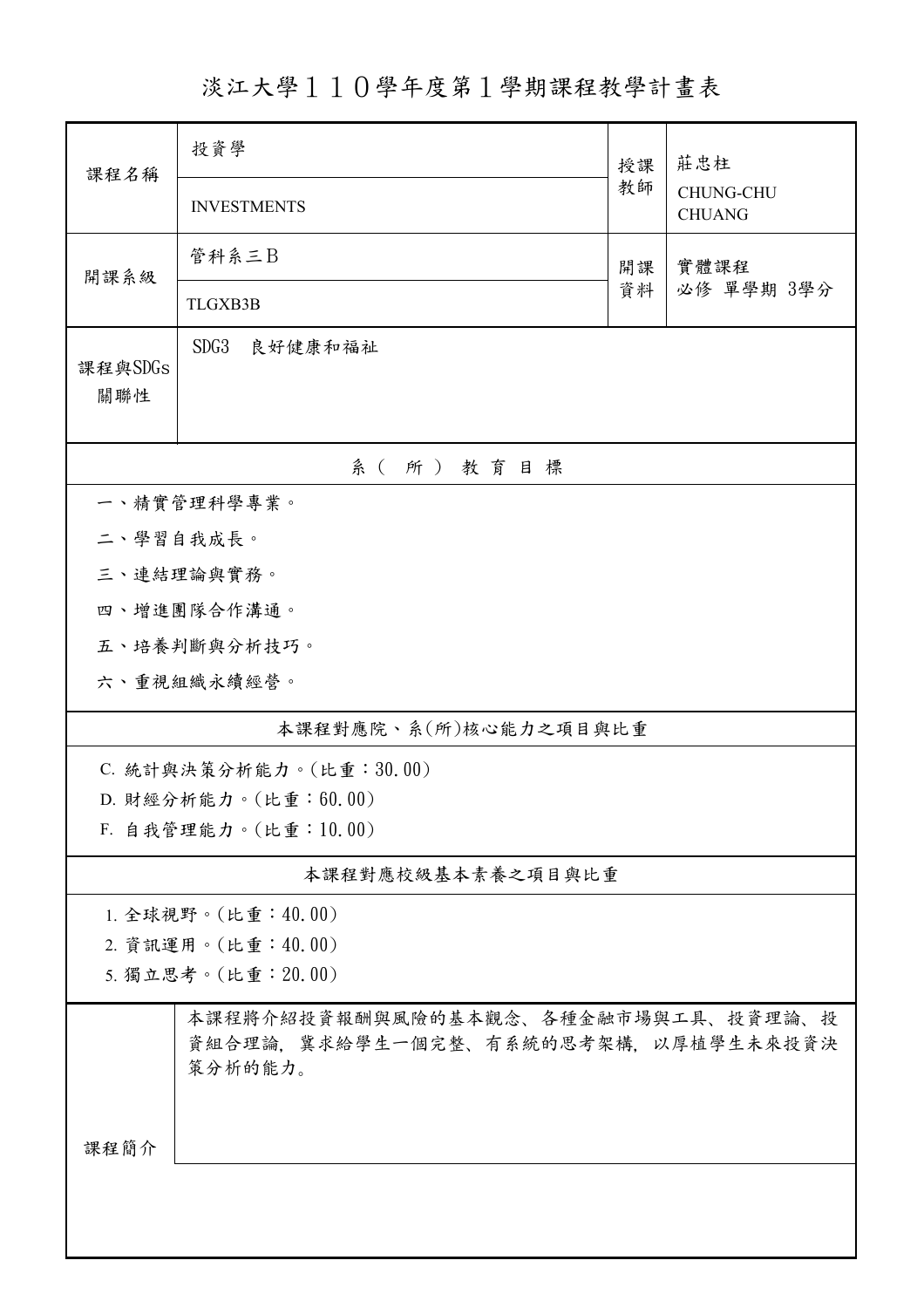This course introduces the elements of investment decision-making including the basic investment returns and risk concepts, various financial market and instruments, investment theory and portfolio theory. This course also gives student an integrated and systematic thinking framework and to raise the student with ability of investment decision-making in the future.

## 本課程教學目標與認知、情意、技能目標之對應

將課程教學目標分別對應「認知(Cognitive)」、「情意(Affective)」與「技能(Psychomotor)」 的各目標類型。

一、認知(Cognitive):著重在該科目的事實、概念、程序、後設認知等各類知識之學習。

二、情意(Affective):著重在該科目的興趣、倫理、態度、信念、價值觀等之學習。

三、技能(Psychomotor):著重在該科目的肢體動作或技術操作之學習。

| 序<br>號         | 教學目標(中文)                      |                |            | 教學目標(英文)                                                         |       |  |
|----------------|-------------------------------|----------------|------------|------------------------------------------------------------------|-------|--|
|                | 1 1了解各種金融市場與工具                |                |            | 1 to see the various financial market and<br>instruments.        |       |  |
|                | 2 2了解投資報酬與風險的抵換               |                |            | 2, to see the tradeoff between returns and risk of<br>investment |       |  |
|                | 3 3 如何做好投資組合管理                |                |            | 3. How to mange a portfolio                                      |       |  |
|                |                               |                |            | 教學目標之目標類型、核心能力、基本素養教學方法與評量方式                                     |       |  |
| 序號             | 目標類型                          | 院、系(所)<br>核心能力 | 校級<br>基本素養 | 教學方法                                                             | 評量方式  |  |
| $\mathbf{1}$   | 技能                            | <b>CDF</b>     | 125        | 講述、討論                                                            | 測驗、實作 |  |
| 2              | 技能                            | <b>CDF</b>     | 125        | 講述、討論                                                            | 測驗    |  |
| 3              | 情意                            | <b>CDF</b>     | 125        | 講述、討論                                                            | 測驗    |  |
|                |                               |                |            | 授課進度表                                                            |       |  |
| 週次             | 日期起訖                          |                |            | 內 容 (Subject/Topics)                                             | 備註    |  |
| $\overline{1}$ | $110/09/22$ ~<br>110/09/28    | 緒論             |            |                                                                  |       |  |
| $\overline{2}$ | $110/09/29$ ~<br>110/10/05    | 房地產投資          |            |                                                                  |       |  |
| 3              | $110/10/06 \sim$<br>110/10/12 | 技術分析           |            |                                                                  |       |  |
| 4              | $110/10/13$ ~<br>110/10/19    | 技術分析           |            |                                                                  |       |  |
| 5              | $110/10/20$ ~<br>110/10/26    | 技術分析           |            |                                                                  |       |  |
| 6              | $110/10/27$ ~<br>110/11/02    | 籌碼分析           |            |                                                                  |       |  |
| 7              | $110/11/03$ ~<br>110/11/09    | 籌碼分析           |            |                                                                  |       |  |
| 8              | $110/11/10$ ~<br>110/11/16    | 籌碼分析           |            |                                                                  |       |  |